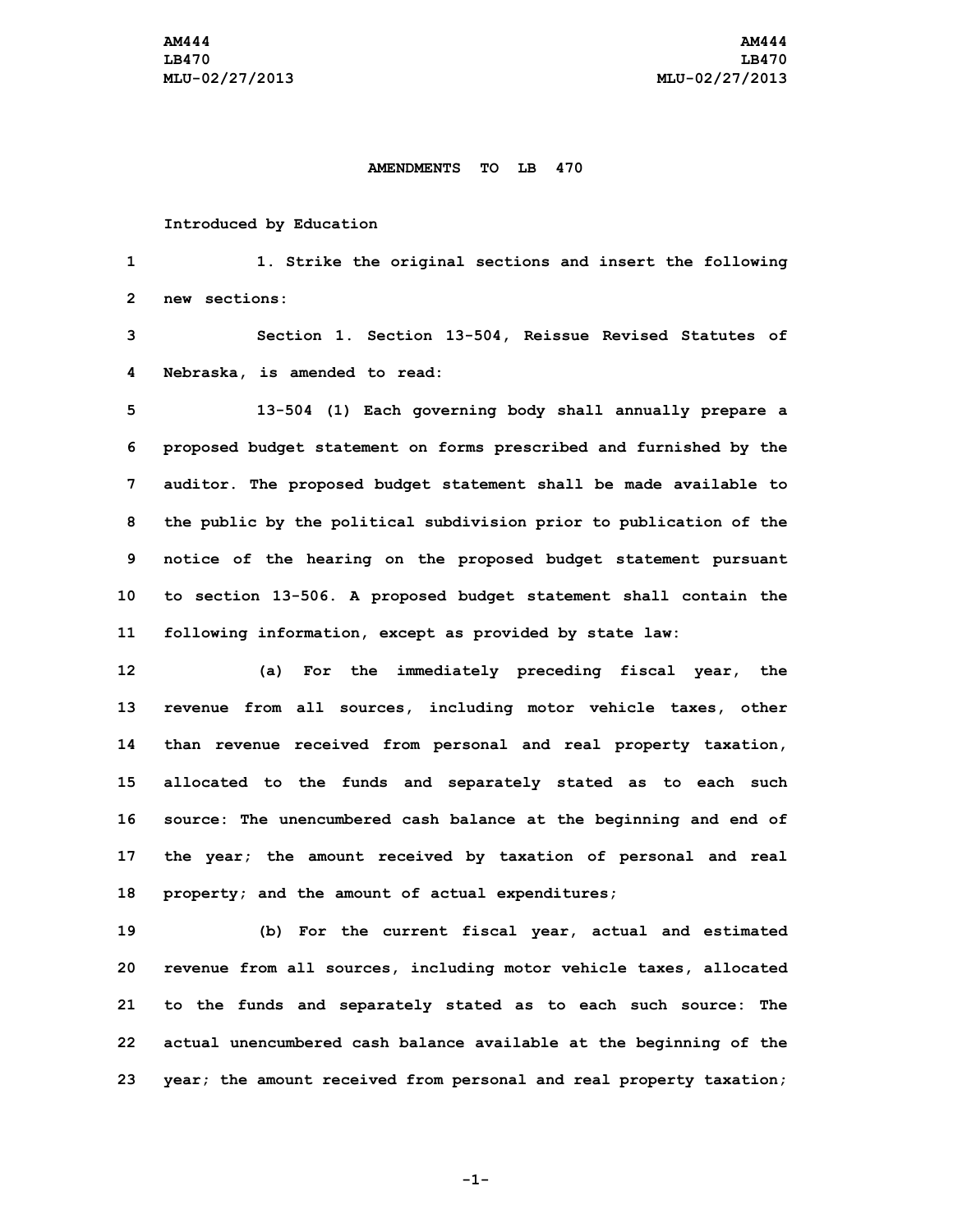**and the amount of actual and estimated expenditures, whichever is applicable. Such statement shall contain the cash reserve for each fiscal year and shall note whether or not such reserve is encumbered. Such cash reserve projections shall be based upon the actual experience of prior years. The cash reserve shall not exceed fifty percent of the total budget adopted exclusive of capital outlay items;**

 **(c) For the immediately ensuing fiscal year, an estimate of revenue from all sources, including motor vehicle taxes, other than revenue to be received from taxation of personal and real property, separately stated as to each such source: The actual or estimated unencumbered cash balances, whichever is applicable, to be available at the beginning of the year; the amounts proposed to be expended during the year; and the amount of cash reserve, based on actual experience of prior years, which cash reserve shall not exceed fifty percent of the total budget adopted exclusive of capital outlay items;**

 **(d) <sup>A</sup> statement setting out separately the amount sought to be raised from the levy of <sup>a</sup> tax on the taxable value of real property (i) for the purpose of paying the principal or interest on bonds issued by the governing body and (ii) for all other purposes; (e) <sup>A</sup> uniform summary of the proposed budget statement, including each proprietary function fund included in <sup>a</sup> separate proprietary budget statement prepared pursuant to the Municipal Proprietary Function Act, and <sup>a</sup> grand total of all funds maintained by the governing body; and**

**27 (f) For municipalities, <sup>a</sup> list of the proprietary**

**-2-**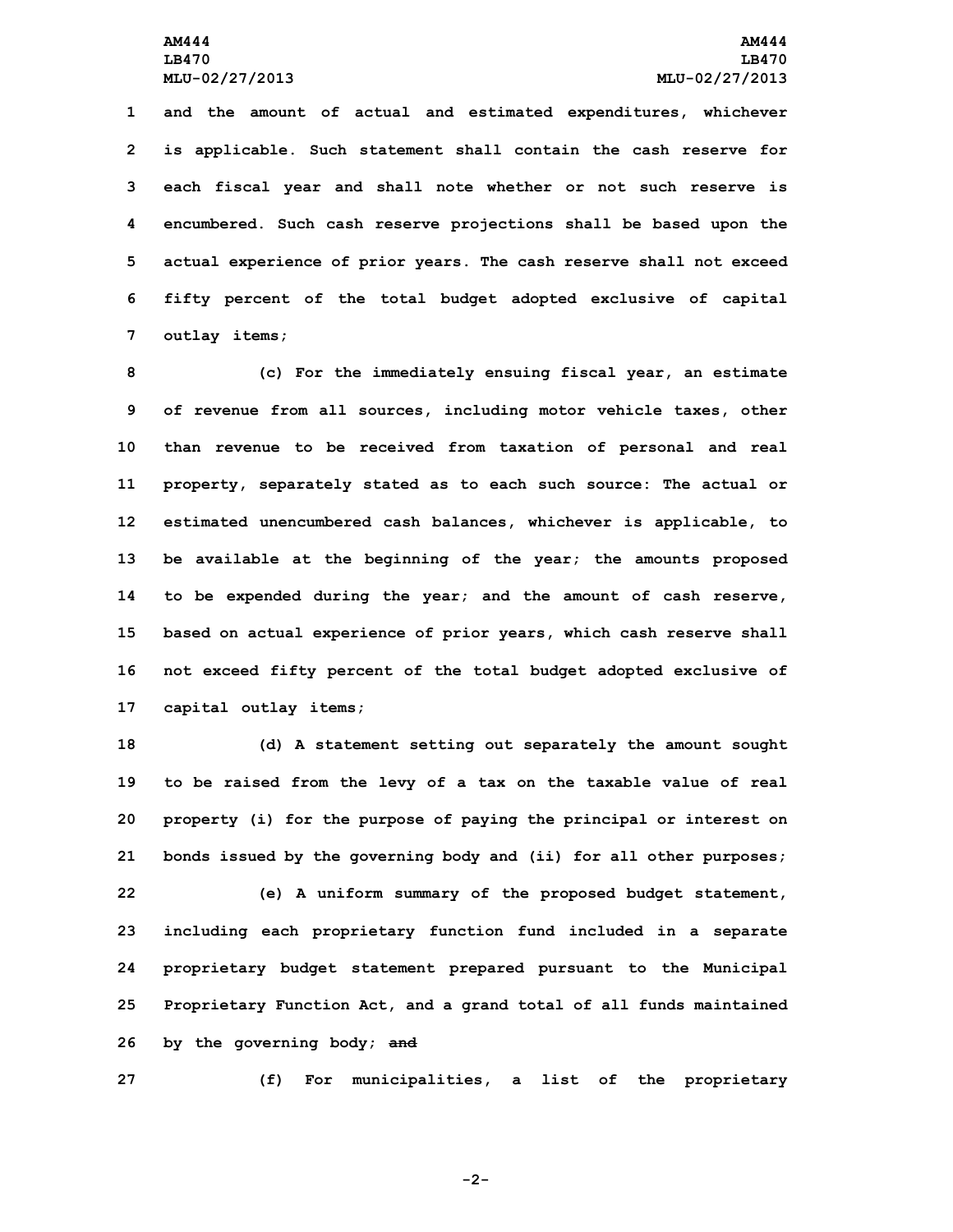**functions which are not included in the budget statement. Such proprietary functions shall have <sup>a</sup> separate budget statement which is approved by the city council or village board as provided in the Municipal Proprietary Function Act; and.**

 **(g) For school districts and educational service units, <sup>a</sup> separate identification and description of all current and future costs to the school district or educational service unit which are reasonably anticipated as <sup>a</sup> result of any contract, and any adopted amendments thereto, for superintendent services to be rendered to such school district or administrator services to be rendered to such educational service unit.**

 **(2) The actual or estimated unencumbered cash balance required to be included in the budget statement by this section shall include deposits and investments of the political subdivision as well as any funds held by the county treasurer for the political subdivision and shall be accurately stated on the proposed budget statement.**

**18 (3) The political subdivision shall correct any material 19 errors in the budget statement detected by the auditor or by other 20 sources.**

**21 Sec. 2. Sections 2 to 6 of this act shall be known and 22 may be cited as the Superintendent Pay Transparency Act.**

 **Sec. 3. (1) Before the school board of any school district or the board of any educational service unit approves <sup>a</sup> proposed contract, or any proposed amendment to an existing contract, for future superintendent services to be rendered to such school district by the current superintendent or future**

**-3-**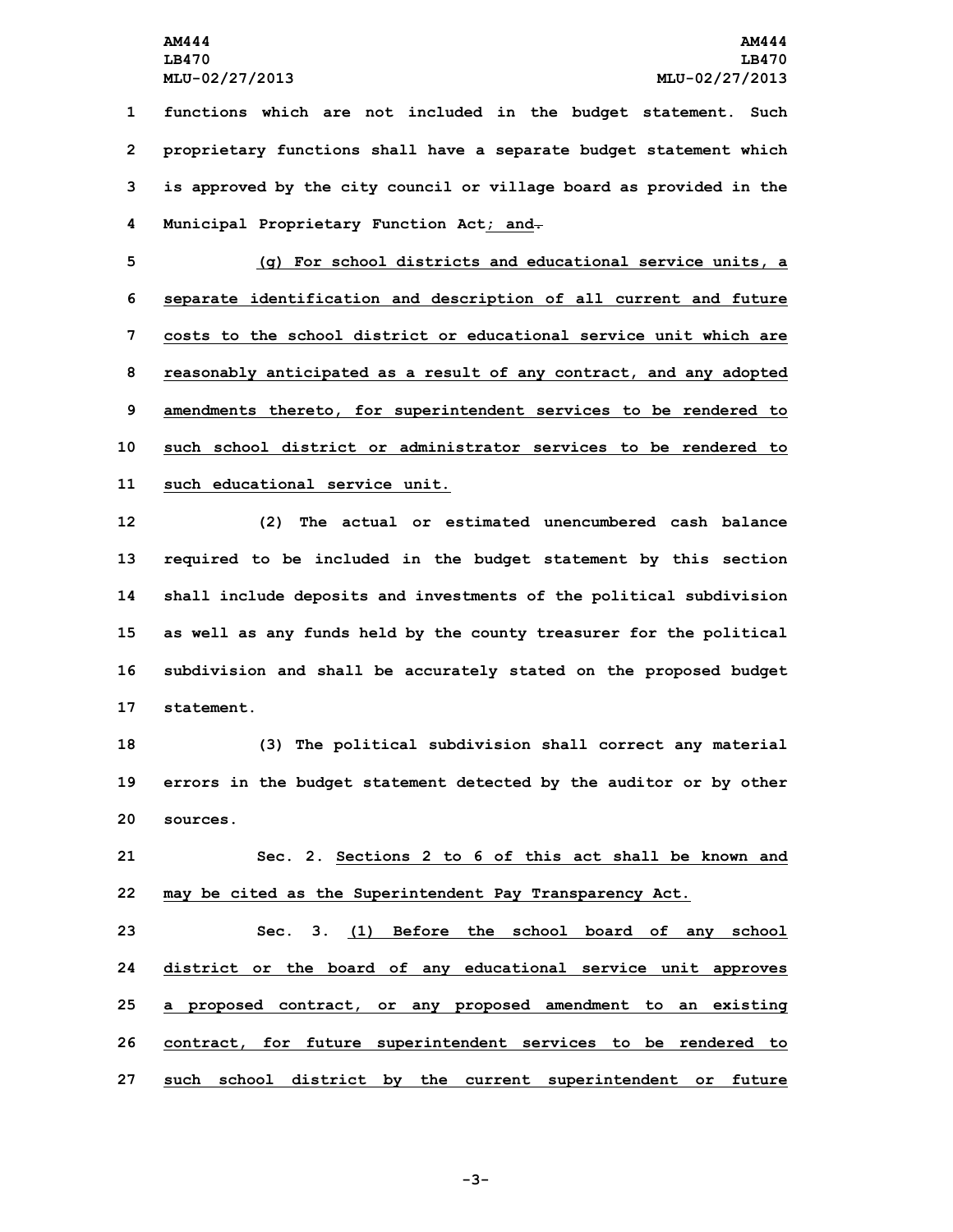**administrator services to be rendered to such educational service unit by the current administrator, the board shall publish <sup>a</sup> copy of such proposed contract or amendment, and <sup>a</sup> reasonable estimate and description of all current and future costs to the school district or educational service unit if the proposed contract or amendment were to be approved, at least three days before the meeting of the board at which such proposed contract or amendment will be considered. Such publication shall also specify the date, time, and place of the public meeting at which the proposed contract or amendment will be considered. Electronic publication on the web site of the school district or educational service unit shall satisfy the requirement of this subsection if such electronic publication is prominently displayed and allows public access to the entire proposed contract or amendment.**

 **(2) After the school board of any school district or the board of any educational service unit approves <sup>a</sup> contract for future superintendent services to be rendered to such school district by <sup>a</sup> new superintendent or future administrator services to be rendered to such educational service unit by <sup>a</sup> new administrator, the board shall publish <sup>a</sup> copy of such contract, and <sup>a</sup> reasonable estimate and description of all current and future costs to the school district or educational service unit that will be incurred as <sup>a</sup> result of such contract, within two days after the meeting of the board at which such contract was approved. Electronic publication on the web site of the school district or educational service unit shall satisfy the requirement of this subsection if such electronic publication is prominently displayed**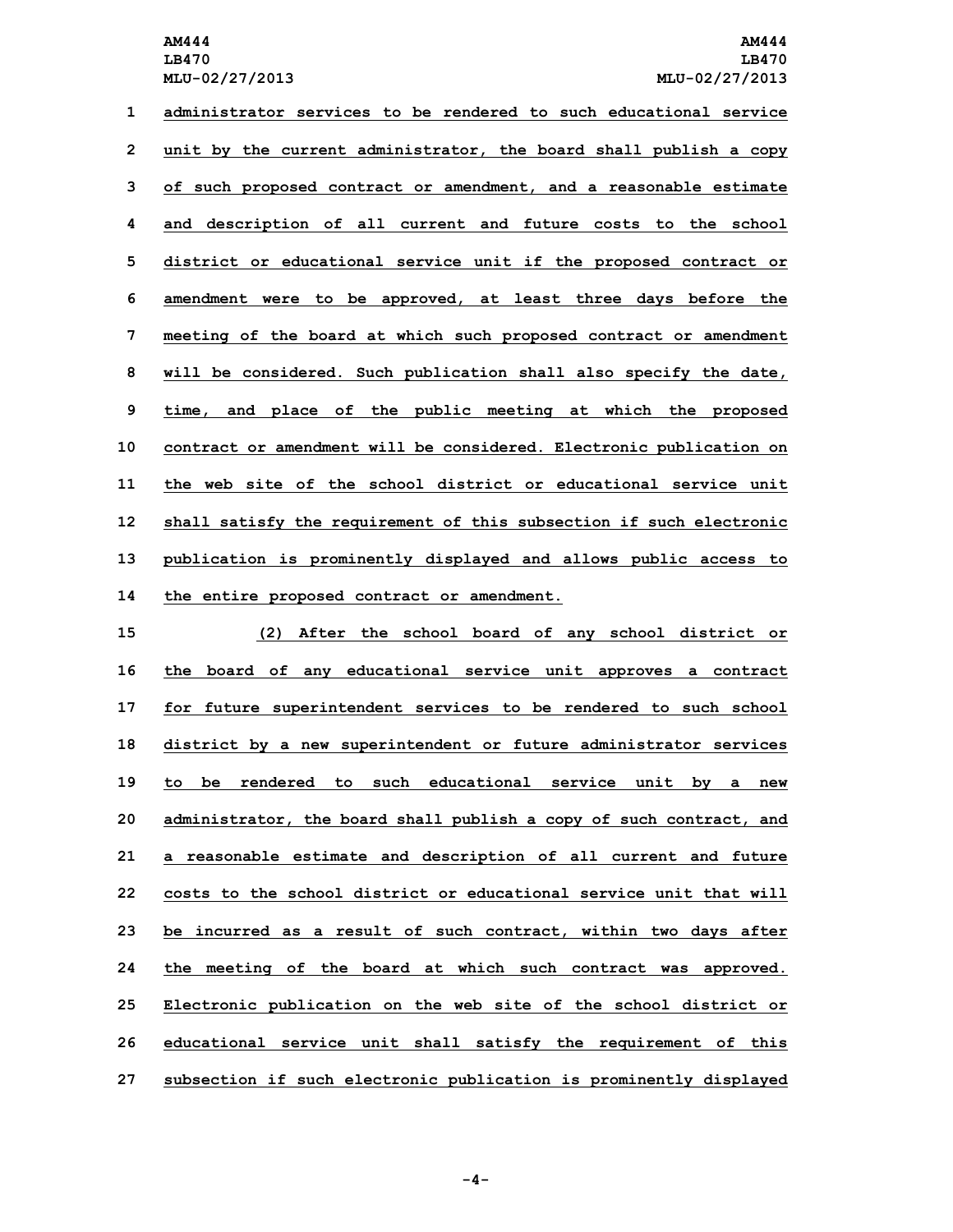## **1 and allows public access to the entire contract.**

 **Sec. 4. After approval of <sup>a</sup> contract, or any amendments thereto, for superintendent services or educational service unit administrator services, the approving board shall file <sup>a</sup> copy of such contract or amendment with the State Department of Education on or before the next succeeding August 1. The department shall have no duty to review such contracts or amendments but shall publicly post all such contracts or amendments received on the web site of the department.**

 **Sec. 5. If the school board of any school district or the board of any educational service unit fails to timely file <sup>a</sup> copy of an approved contract, or contract amendment, for superintendent services or educational service unit administrator services with the State Department of Education as required in section 4 of this act, the Commissioner of Education, after notice to the board president and either the superintendent or educational service unit administrator and an opportunity to be heard, shall direct that any state aid granted pursuant to the Tax Equity and Educational Opportunities Support Act to the school district or core services and technology infrastructure funds granted pursuant to section 79-1241.03 to the educational service unit be withheld until such time as the contract or amendment is received by the department. In addition, the commissioner shall direct each county treasurer of <sup>a</sup> county with territory in the school district or educational service unit to withhold all money belonging to the school district or educational service unit until such time as the commissioner notifies such county treasurer of receipt of such contract or**